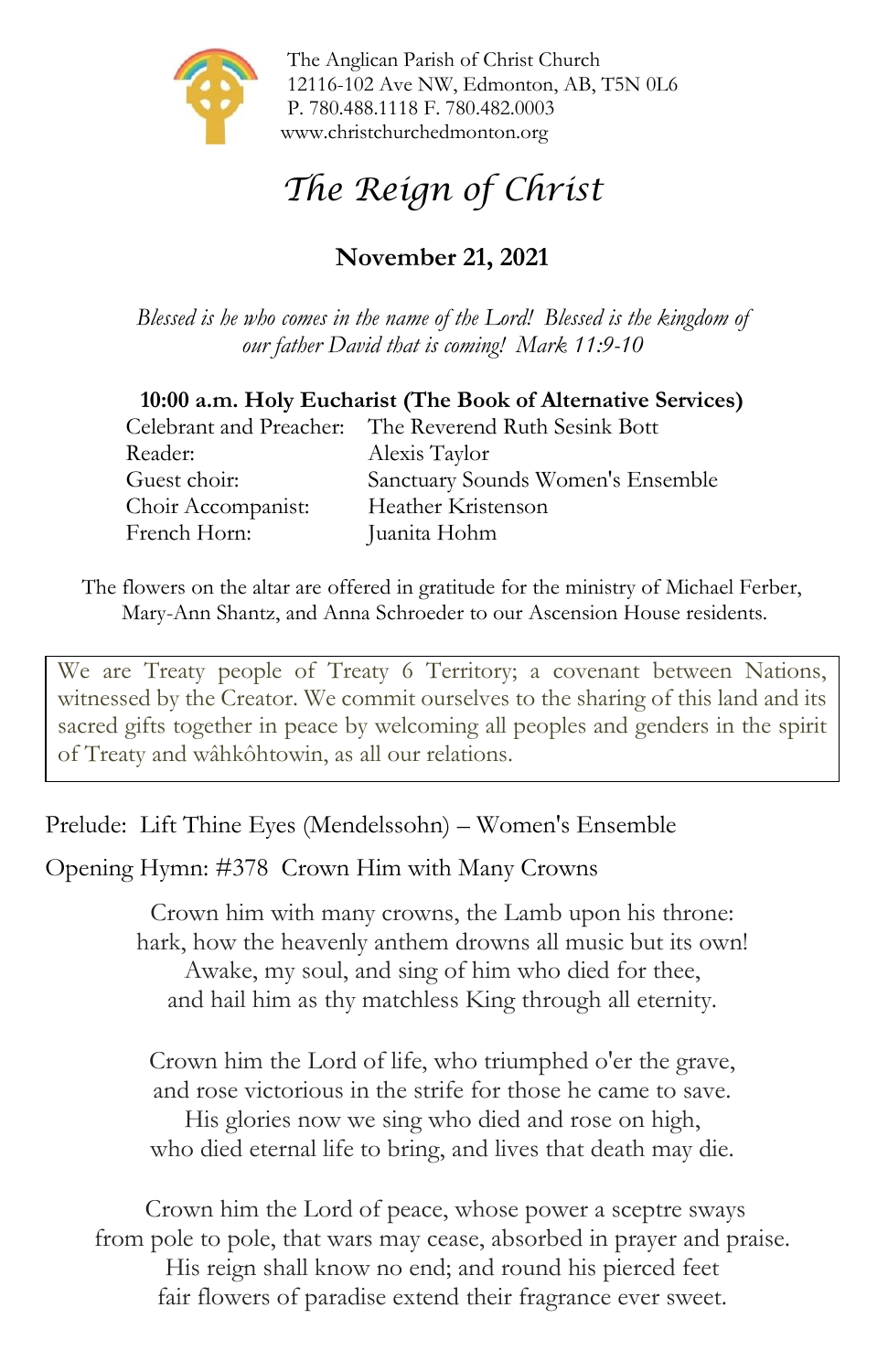Crown him the Lord of love; behold his hands and side, rich wounds yet visible above in beauty glorified. All hail, Redeemer, hail! for thou hast died for me; thy praise shall never, never fail throughout eternity.

## **The Gathering of the Community** *(Please stand)*

Celebrant: The grace of our Lord Jesus Christ, and the love of God, and the fellowship of the Holy Spirit, be with you all.

**People: And also with you.**

Celebrant: Almighty God,

- **All: to you all hearts are open, all desires known, and from you no secrets are hidden. Cleanse the thoughts of our hearts by the inspiration of your Holy Spirit that we may perfectly love you, and worthily magnify your holy name; through Christ our Lord. Amen.**
- Celebrant: Almighty and everlasting God, whose will it is to restore all things in your well-beloved Son, our Lord and King, grant that the peoples of the earth, now divided and enslaved by sin, may be freed and brought together under his gentle and loving rule; who lives and reigns with you and the Holy Spirit, one God, now and for ever. **Amen.**

Gloria: Sung by Choir (from Mass in Eb by Rheinberger)

Children's Talk

# **The Proclamation of the Word**

New Testament Reading: (Revelation 1:4b-8)

Grace to you and peace from him who is and who was and who is to come, and from the seven spirits who are before his throne, and from Jesus Christ, the faithful witness, the firstborn of the dead, and the ruler of the kings of the earth. To him who loves us and freed us from our sins by his blood, and made us to be a kingdom, priests serving his God and Father, to him be glory and dominion forever and ever. Amen. Look! He is coming with the clouds; every eye will see him, even those who pierced him; and on his account all the tribes of the earth will wail. So it is to be. Amen. "I am the Alpha and the Omega," says the Lord God, who is and who was and who is to come, the Almighty.

Gradual Hymn #379 Rejoice, the Lord is King

Lift up your heart, lift up your voice: rejoice; again I say, rejoice! Lift up your heart, lift up your voice: rejoice; again I say, rejoice!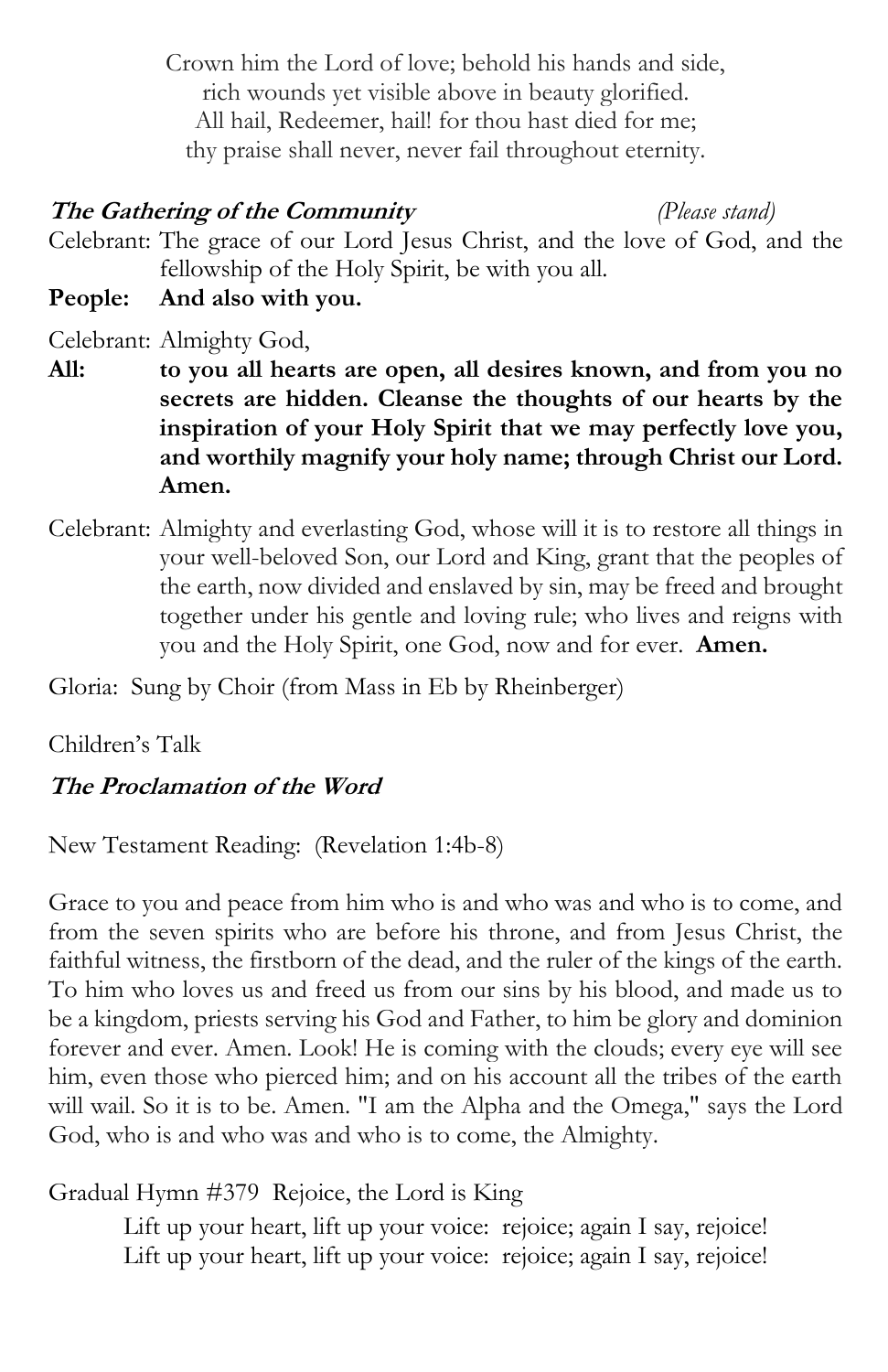Reader: The Lord be with you.

**People: And also with you.**

Reader: The Holy Gospel of our Lord Jesus Christ according to St. John (18:33-37)

# **People: Glory to you, Lord Jesus Christ.**

Then Pilate entered the headquarters again, summoned Jesus, and asked him, "Are you the King of the Jews?" Jesus answered, "Do you ask this on your own, or did others tell you about me?" Pilate replied, "I am not a Jew, am I? Your own nation and the chief priests have handed you over to me. What have you done?" Jesus answered, "My kingdom is not from this world. If my kingdom were from this world, my followers would be fighting to keep me from being handed over to the Jews. But as it is, my kingdom is not from here." Pilate asked him, "So you are a king?" Jesus answered, "You say that I am a king. For this I was born, and for this I came into the world, to testify to the truth. Everyone who belongs to the truth listens to my voice."

Reader: The Gospel of Christ

# **People: Praise to you, Lord Jesus Christ.**

Gradual Hymn #379 Rejoice, the Lord is King

Lift up your heart, lift up your voice: rejoice; again I say, rejoice! Lift up your heart, lift up your voice: rejoice; again I say, rejoice!

Sermon The Reverend Ruth Sesink Bott

#### The Apostle's Creed

**All: I believe in God, the Father almighty, Creator of heaven and earth. I believe in Jesus Christ, his only Son, our Lord. He was conceived by the power of the Holy Spirit and born of the Virgin Mary. He suffered under Pontius Pilate, was crucified, died and was buried. He descended to the dead. On the third day, he rose again. He ascended into heaven and is seated at the right hand of the Father. He will come again to judge the living and the dead. I believe in the Holy Spirit, the holy catholic Church, the communion of saints, the forgiveness of sins, the resurrection of the body, and the life everlasting. Amen.**

The Prayers of the People

Celebrant: Dear friends in Christ, God is steadfast in love and infinite in mercy; he welcomes sinners and invites them to his table. Let us confess our sins, confident in God's forgiveness.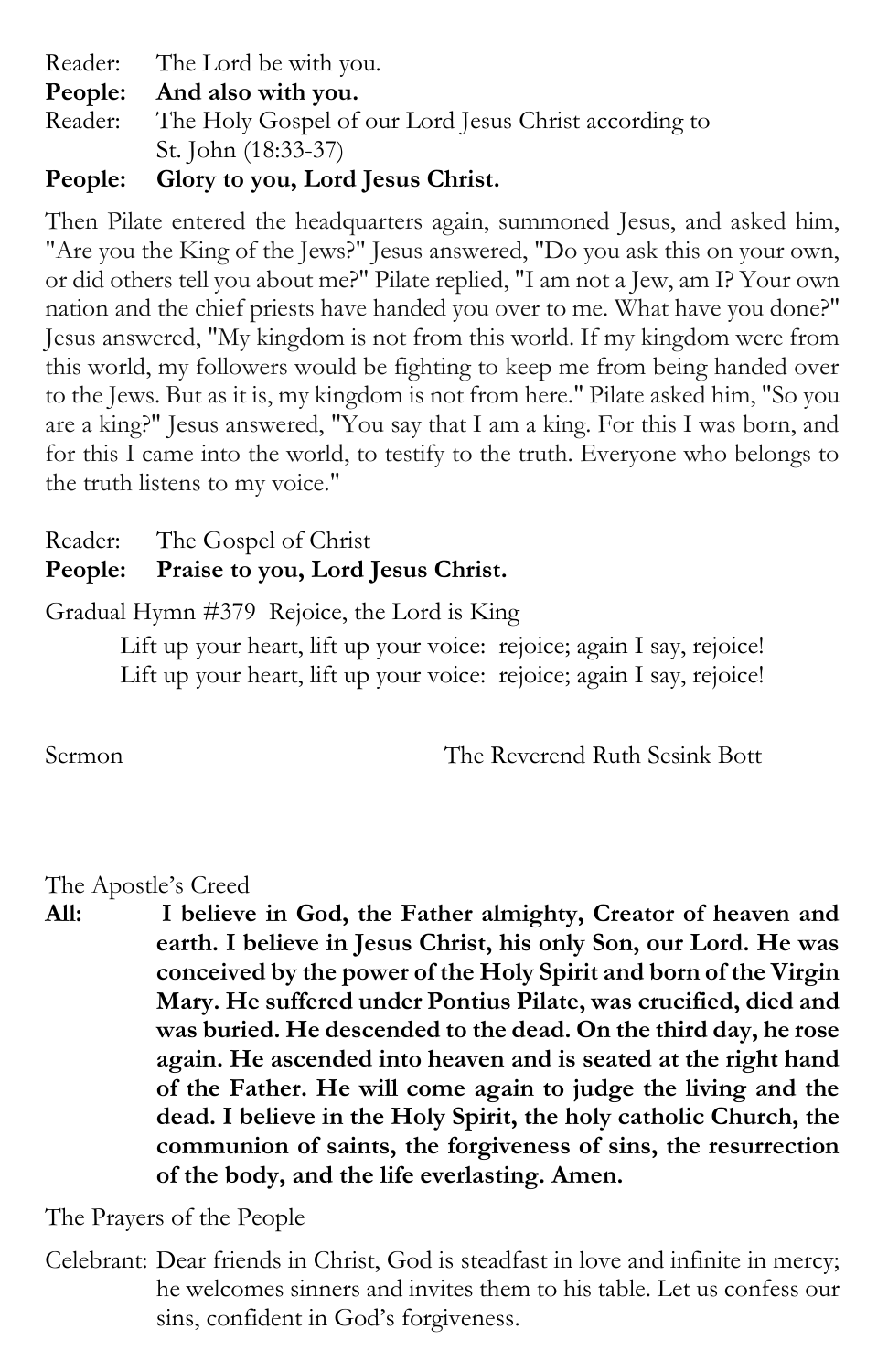#### Celebrant: Most merciful God,

**All: we confess that we have sinned against you in thought word, and deed, by what we have done and by what we have left undone. We have not loved you with our whole heart; we have not loved our neighbours as ourselves. We are truly sorry and we humbly repent. For the sake of your Son Jesus Christ, have mercy on us and forgive us, that we may delight in your will, and walk in your ways, to the glory of your name. Amen.**

Celebrant: Almighty God have mercy upon you, pardon and deliver you from all your sins, confirm and strengthen you in all goodness and keep you in eternal life through Jesus Christ our Lord. **Amen.**

#### **The Peace** *(Please stand)*

Celebrant: The Peace of the Lord be always with you. **People: And also with you.**

> *We offer the peace of Christ collectively, rather than individually. Please feel free to smile at your neighbour, but refrain from shaking hands.*

# **The Celebration of the Eucharist**

Offertory Hymn: Beautiful Saviour (arr. DeFord) - Women's Ensemble

Prayer over the Gifts *(Please stand)*

Celebrant: Eternal God,

**All: by your grace you have raised us up and enthroned us with Christ in the heavenly realms. Receive all we offer you this day, and lead us in those good works for which you have created us. We ask this in the name of Jesus Christ the Lord. Amen.**

Celebrant: The Lord be with you. *BAS, pg. 196*

**People: And also with you.**

Celebrant: Lift up your hearts.

**People: We lift them to the Lord.**

Celebrant: Let us give thanks to the Lord our God.

**People: It is right to give our thanks and praise.**

Celebrant: We give you thanks and praise, almighty God, through your beloved Son, Jesus Christ, our Saviour and Redeemer. ……. By his resurrection he brings us into the light of your presence. Now with all creation we raise our voices to proclaim the glory of your name.

Response: #735 Holy, Holy, Holy Lord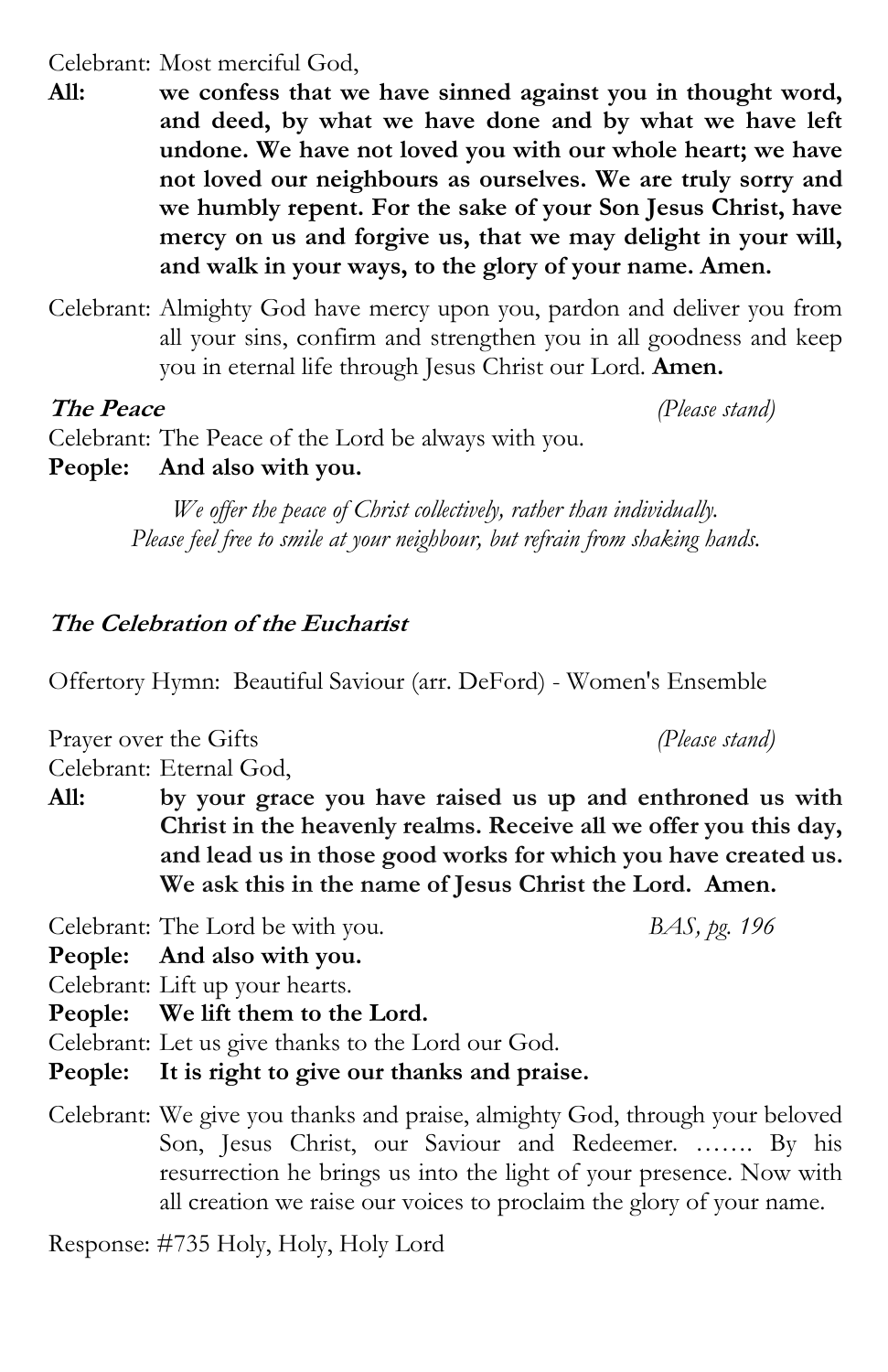- **All: Holy, holy, holy Lord, God of power and might. Holy, holy, holy Lord, God of power and might, heaven and earth are full, full of your glory. Hosanna in the highest. Blessed is he who comes in the name of the Lord. Hosanna in the highest, hosanna in the highest.**
- Celebrant: Holy and gracious God, accept our praise, through your Son our Saviour Jesus Christ; …… All glory and honour are yours, Father and Son, with the Holy Spirit in the holy Church, now and for ever.
- **People: Amen.**

Celebrant: And now, as our Saviour Christ has taught us, we are bold to say,

**All: Our Father, who art in heaven, hallowed be thy name, thy kingdom come, thy will be done, on earth as it is in heaven. Give us this day our daily bread. And forgive us our trespasses, as we forgive those who trespass against us. And lead us not into temptation, but deliver us from evil. For thine is the kingdom, the power, and the glory, for ever and ever. Amen.**

Celebrant: We break this bread to share in the body of Christ.

**All: We, being many, are one body, for we all share in the one bread.**

Celebrant: The gifts of God for the People of God.

**People: Thanks be to God.**



Music during Communion

Prayer after Communion *(Please stand)* Celebrant: Almighty God,

**All: you have made us a royal priesthood in the kingdom of your Son our Saviour Jesus Christ. Make known his victory through us, we pray, that all the world may see his light. We ask this in the name of Jesus Christ the Lord. Amen.**

Celebrant: Glory to God,

**All: whose power, working in us, can do infinitely more than we can ask or imagine. Glory to God from generation to generation, in the Church and in Christ Jesus, for ever and ever. Amen.**

Blessing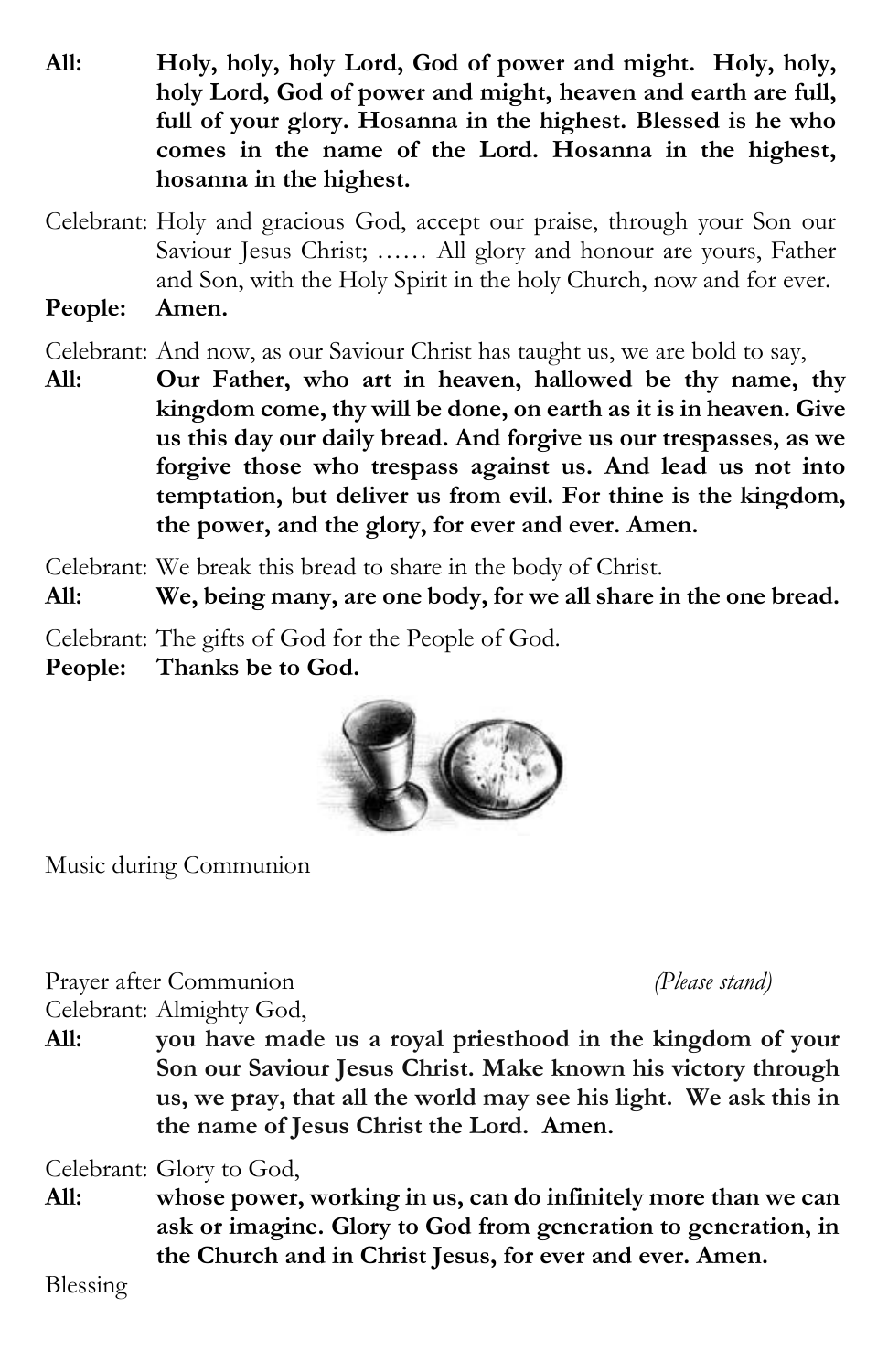#### Announcements

Recessional Hymn: #379 Rejoice the Lord is King

Rejoice, the Lord is King! Your Lord and King adore! Rejoice, give thanks and sing and triumph evermore. Lift up your heart, lift up your voice: rejoice, again I say, rejoice!

His kingdom cannot fail; he rules o'er earth and heaven; the keys of death and hell are to our Jesus given. Lift up your heart, lift up your voice: rejoice, again I say, rejoice!

Rejoice in glorious hope; Jesus, the Judge, shall come and take his servants up to their eternal home. We soon shall hear the archangel's voice; the trump of God shall sound, rejoice!

The Dismissal

Celebrant: Go forth in the name of Christ. **All: Thanks be to God.**

Postlude

**This week we pray for:** Diocese of Rupert's Land: the Rt. Rev. Geoffrey Woodcroft, Bishop. All Saints', Drayton Valley: Christopher Cook (s. Cynthia), Rector. Buyé Diocese, Kigina Parish: Emmanuel Ntakirutimana, Rector. Samson Cree Nation.

*Readings for Next Sunday* Jeremiah 33:14-16; Psalm 25:1-9; 1 Thessalonians 3:9-13; Luke 21:25-36

> The Anglican Parish of Christ Church, Edmonton, Alberta Bishop | The Right Reverend Stephen London

> > Parish Clergy

The Venerable Susan Oliver [| sue@christchurchedm.ca](mailto:sue@christchurchedm.ca) The Reverend Dr. Arlene Young | [arlene@christchurchedm.ca](mailto:arlene@christchurchedm.ca) The Reverend Sheila Moorey | sheila@christchurchedm.ca Music Ministry: Joy Berg | joyberg61@gmail.com Lay Readers | Alison Hurlburt, Willie King, and Alexis Taylor Office Manager: Ronald Laginski | admin@christchurchedm.ca Honorary Clergy Assistants The Reverend Pastor Martin Garber-Conrad The Reverend Canon Maureen Crerar

Rector's Warden: Heather Taylor 780.707.7509 | heatherbarnum@hotmail.com People's Warden: Greg Heaton 780.438.1663 | gheaton994@gmail.com Associate Warden: Barb Norton 780.452.5531 | barbara.norton@ualberta.ca Treasurer: Roger Thomson | 780.488.1118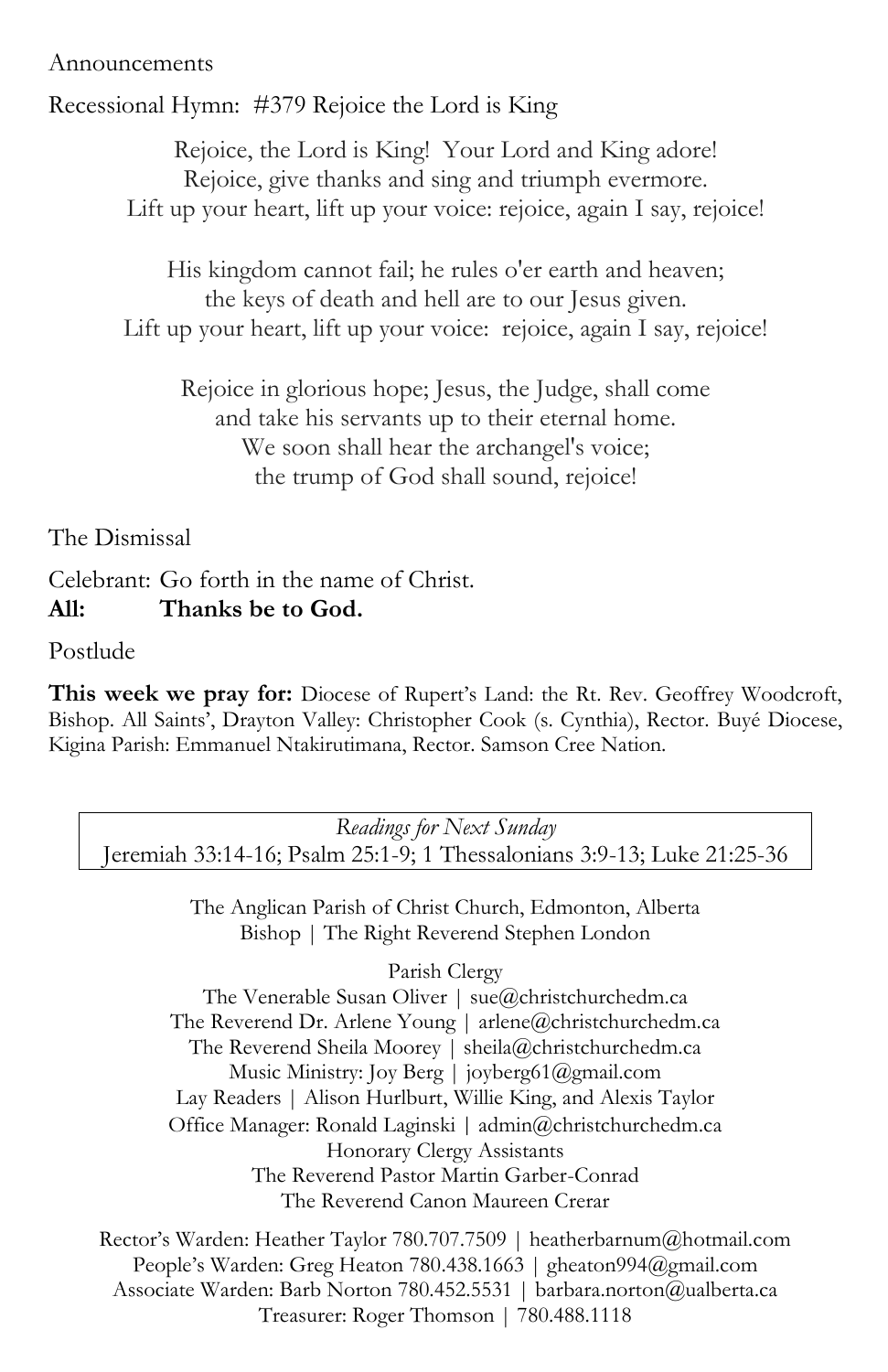*Permission to reprint, podcast, and/or stream the music in this service obtained from ONE LICENSE with license #A-707445. All rights reserved.*

Crown Him with Many Crowns, Music: George Job Elvey, Text: Matthew Bridges and Godfrey Thring; copied with permission under OneLicense.net #A-707445 Rejoice, the Lord is King, text Charles Wesley Music: John Darwall; copied with permission under OneLicense.net #A-797445 Holy, Holy, Holy, Lord Deutsche Messe, Franz Schubert, arr. © 1989 GIA Publications; copied with permission under OneLicense.net #A-707445

Rejoice the Lord is King, text: Charles Wesley, Music: John Darwall;; copied with permission under OneLicense.net #A-707445

# **Announcements**

### Emmanuel Christmas Gifts 2021

2020 through 2021 have been stressful years for many, and most certainly for the marginalized and most vulnerable people living in the inner city community of Emmanuel and on Edmonton city streets. The best way ICPM can manage the gifts this year is by collection of donations. ICPM will purchase gift cards or other needed items and distribute to recipients. Any gift cards not distributed prior to Christmas will be held in the ICPM office to help those in need through the cold winter months. Please make donations to Christ Church noting ICPM gifts by December 15.



Join with the Christ Church Ringers for the Hanging of the Greens liturgical concert on Sunday, November 28 at 7:00 pm. Plan to either attend in person or watch as it is live streamed on the Christ Church YouTube channel.